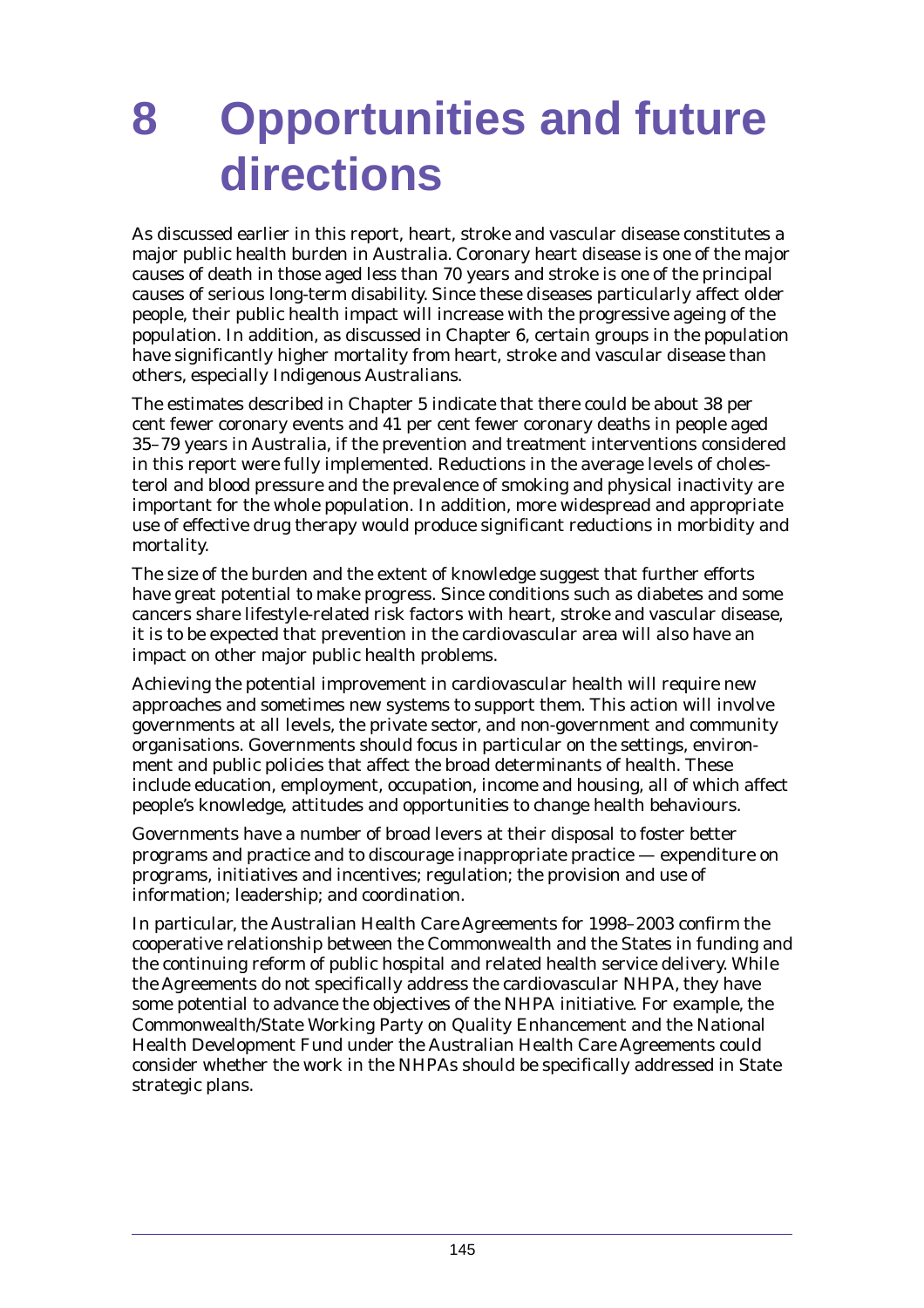## **Opportunities and future directions**

This chapter makes suggestions for how a number of levers could be employed within the following priority areas for cardiovascular health:

- establishing a secure long-term national focus on cardiovascular health from which policies and activities can emanate;
- coordinating primary prevention across NHPAs;
- establishing a national mechanism for development, review and implementation of better-practice guidelines that is linked to local planning and quality improvement practices;
- ensuring that any national focus on heart, stroke and vascular disease includes a specific focus on stroke to address additional stroke-related issues;
- tackling the underlying causes of inequalities in health among populations with worse cardiovascular health than the general population; and
- continuing and expanding the activities of the National Centre for Monitoring Cardiovascular Disease.

# **National focus on cardiovascular health**

There is a wide range of activity at all levels, and an immense capacity to improve the health of Australians through further improvements in cardiovascular health. Although cardiovascular health is an NHPA, it lacks a secure long-term national focus from which policies and activities can emanate. National approaches exist for other NHPAs, and major achievements have occurred with other national programs such as HIV control and screening for cervical cancer.

A similar multidisciplinary approach should be established to help coordinate the prevention and guide the management of heart, stroke and vascular disease. It should involve government, non-government organisations, colleges of health professionals and consumer groups. There could also be provision for regular review of progress and future opportunities.

To ensure a strategic long-term approach to heart, stroke and vascular disease, a national program area within the Commonwealth Department of Health and Aged Care should be established. The Commonwealth could also provide secretariat support to a national expert advisory group on heart, stroke and vascular disease prevention and management issues. This group would provide advice to Health Ministers through existing mechanisms such as the NHPC and the NPHP.

Areas that need to be considered include:

- developing a national cardiovascular strategy as part of a longer term planning process;
- encouraging integration of primary prevention activities across national strategies for other diseases;
- identifying priority areas for cardiovascular research and commenting on funding mechanisms;
- exploring the role and feasibility of information technology to facilitate approaches to prevention and treatment;
- recommending infrastructure and projects for support and funding;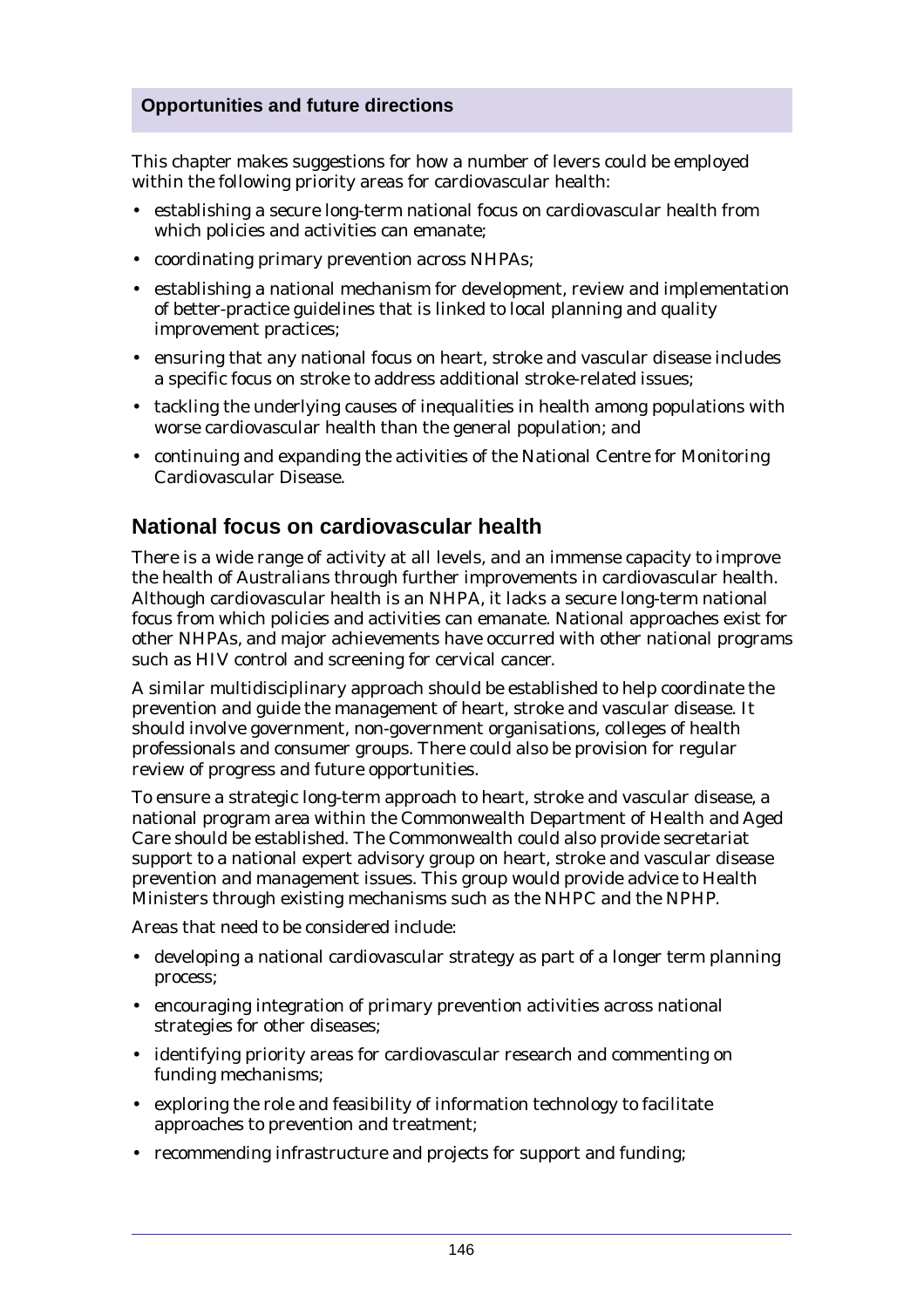- investigating ways to reduce socio-economic differences in cardiovascular health, with an emphasis on the special needs of Indigenous populations; and
- encouraging mechanisms to forge partnerships between public health and clinical service providers.

# **Coordination of primary prevention across National Health Priority Areas**

There are highly developed, largely evidence-based programs already defined or under development to address risk factors for heart, stroke and vascular disease, through strategies developed by governments and non-government organisations such as the National Stroke Foundation and the NHF.

National action will be most effective in any of these areas if there is coordination across different program areas, consistent health messages and adequate funding.

The primary prevention messages relating to health and lifestyle across the major health issues are virtually the same. This means that the one, consistent set of messages can be applied across the different programs relating to cardiovascular health, cancer and diabetes. To do this requires strong coordination and secure, long-term funding. There is already preliminary work on a National Primary Prevention Strategy aimed at the major non-communicable diseases. The strategy is being developed by the Commonwealth Department of Health and Aged Care. It integrates physical activity, diet, tobacco and alcohol issues and provides a base on which to build future prevention activities.

Important points in developing a national integrated primary prevention strategy are:

- primary prevention takes many years to have full effect and should be maintained long term;
- actions aimed at primary prevention of chronic disease will not achieve this full effect until due attention is paid to social and economic causes that lead to social inequalities in health; and
- these actions will need partnerships between the health sector and other sectors and agencies.

The work of the National Strategies Working Group of the NPHP should contribute much to this area. The NPHP is a working arrangement involving the Commonwealth Government and State and Territory Governments, to plan and coordinate national public health activities. It seeks to encourage better coordination across the country, to provide a more systematic and strategic approach to public health priorities and to help develop new directions and major national initiatives.

Currently there is no funding infrastructure in place to address these coordination issues. There are, however, several innovative proposals that could be further explored and which could draw together processes and principles established under existing arrangements. These would include principles for pooling funds developed under the Coordinated Care Trials, and cost and benefit-sharing principles.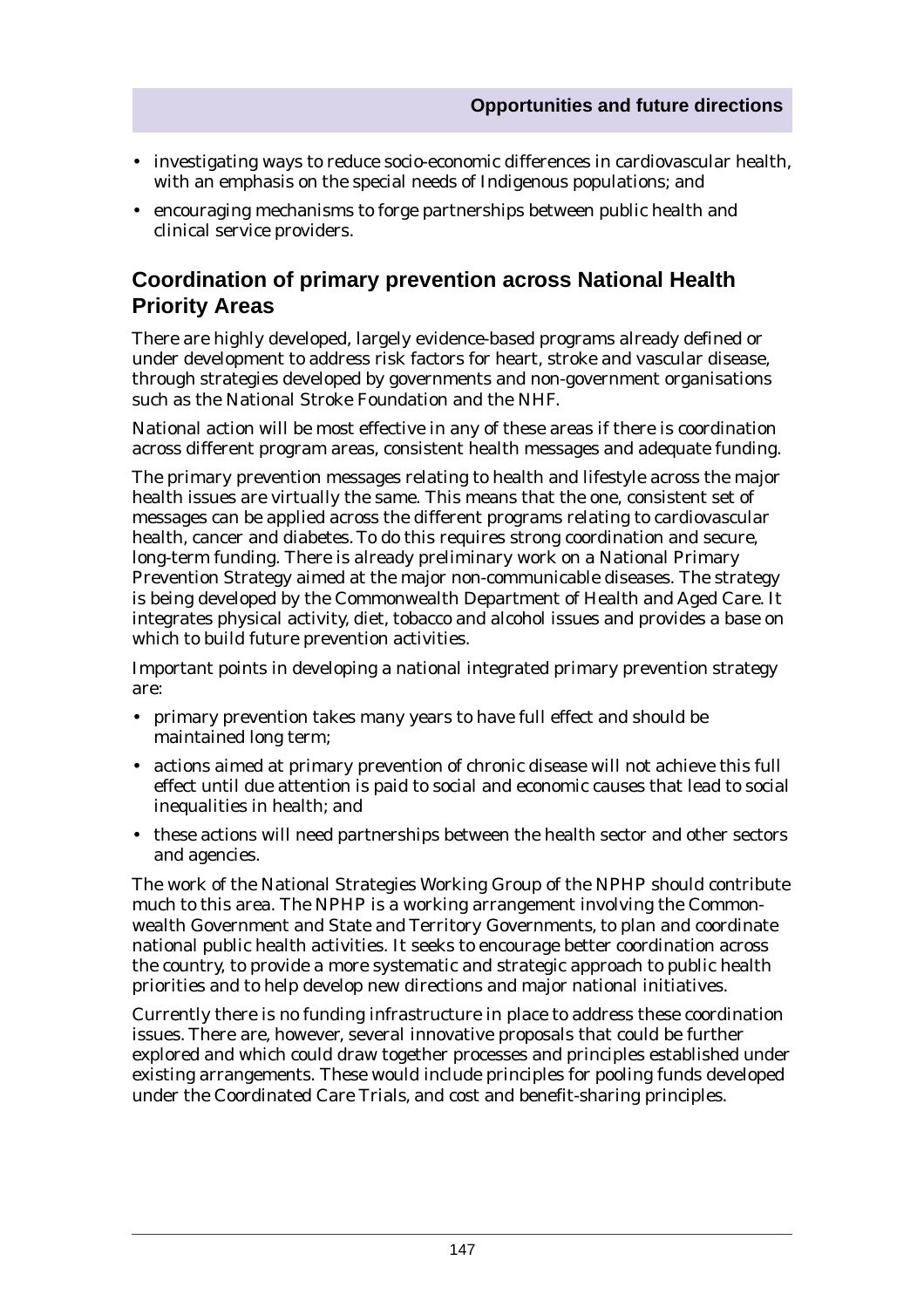# **National mechanism for development, regular review and implementation of better-practice guidelines**

There is a substantial gap between accepted best practice and usual practice in the management of patients with heart, stroke and vascular disease. The gains that could accrue from better practice have been described earlier in this report, in the areas of management and secondary prevention. The focus of guideline development has so far been on clinical practice. However, there is also a need for evidence-based guidelines to advise public health practice.

Identifying areas of inappropriate practice is also important, where population screening or treatments are unnecessary or even harmful. For many years the PBS has had a requirement that new medicines added to the Schedule must be demonstrated to be cost-effective for the condition for which they are listed. In addition, MSAC's work in assessing new medical technologies and procedures may play an important role in identifying areas of inappropriate or costly practice.

The Health Advisory Committee of the NHMRC has continued with the development of clinical practice guidelines, a process previously undertaken by the Quality of Care and Health Outcomes Committee. Clinicians are being involved in guideline development and implementation. The role of information technology in informing consumers about treatment options and the progress of their care is also being considered. The Health Advisory Committee has prepared *A Guide to the Development, Implementation and Evaluation of Clinical Practice Guidelines* (NHMRC 1998) to assist organisations to develop guidelines for NHMRC endorsement.

The guideline development process should involve the following stages:

- review of relevant best-practice guidelines that have been implemented or are in the process of being implemented in Australia;
- consideration of links with international bodies (for example, whether a similar guideline developed overseas could be adapted for use in Australia);
- development of the guideline document by a multidisciplinary group including consumers, and consultation with all stakeholders (non-government organisations such as the NHF, Stroke Foundation, Royal Colleges and Divisions of General Practice could play a key role, as will the Expert Advisory Group on Quality and Safety in Australian Health Care);
- incorporation of the best available evidence, assessed for level, quality, relevance and strength;
- endorsement by the NHMRC and other clinical bodies, such as specialist societies;
- widespread and effective dissemination;
- development of an infrastructure for implementation; and
- regular review and updating.

It should be recognised that many of the issues central to implementing change in practice are service design issues and require the involvement of State and local planners, and non-government groups such as Divisions of General Practice, to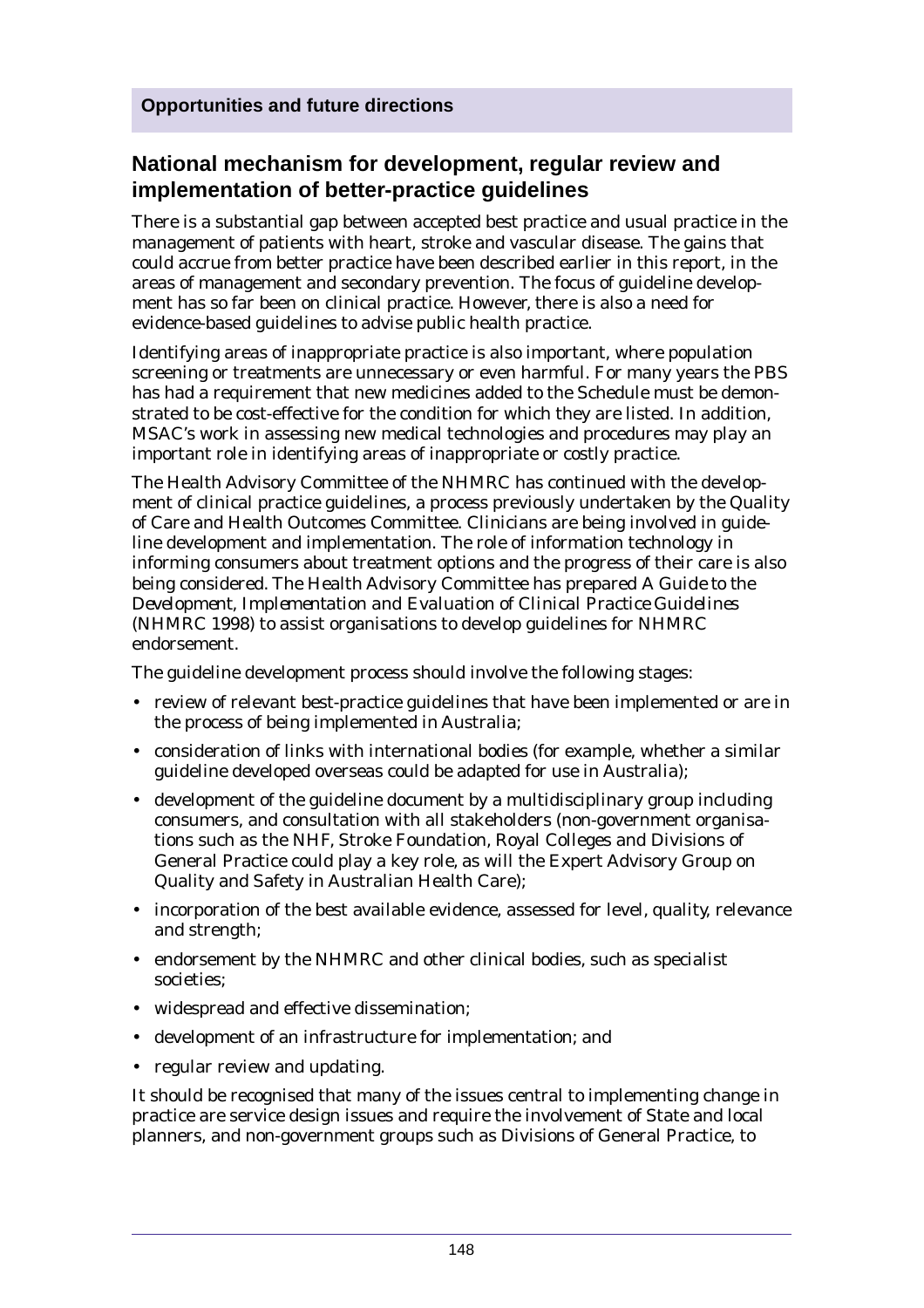ensure uptake. A nationally coordinated process to ensure regularly updated systematic reviews and guidelines are available should be linked to local planning and quality improvement processes for implementation.

# **Focus on stroke**

Stroke is a major public health problem in Australia, but the area has received less emphasis and funding than coronary heart disease. Many issues in stroke will be addressed by improvements in the coordination of preventive activities and the development, implementation and review of best-practice guidelines, suggested above. However, any national program for coordinating the prevention and management of heart, stroke and vascular disease should include a specific focus on stroke, to address the following additional issues.

- Improve community understanding of the nature and management of stroke through public awareness campaigns (for example Brain Attack coordinated by the National Stroke Foundation). Emergency aspects should be highlighted within these programs.
- Increase levels of knowledge about the management of stroke among general practitioners, general physicians, neurologists, geriatricians and rehabilitation specialists by coordinating educational sessions through organisations such as the National Stroke Foundation and the Stroke Society of Australia.
- Increase levels of knowledge about the continuing management of stroke among nursing and paramedical staff and members of Aged Care Assessment Teams.
- Improve emergency transport to hospitals. Strokes should be a priority for ambulance services Australia wide. Standards for coordination of triage within emergency rooms should be improved through collaboration between the National Stroke Foundation, the Stroke Society of Australia and emergency physician societies.
- Increase the number of stroke units nationwide. Stroke units should be present in every major hospital with an accreditation system established, as suggested in National Stroke Guidelines and Victorian Stroke Guidelines.
- Maximise functional level and independence following stroke. Ensure an appropriate level of continuing care through improved patient evaluation and education and better coordination across the range of services. Better coordination between State and Territory and Commonwealth bodies is required to ensure improved access to the level of care appropriate for recovery stage, level of disability and age.

# **Special populations**

Populations in which cardiovascular mortality or disease burdens are higher or more problematic have many common issues. For these populations, it is particularly important to tackle the underlying causes of inequalities in health, such as the interplay of risk factors and social and economic circumstances. Policy initiatives to address health inequalities will require coordination across sectors of government.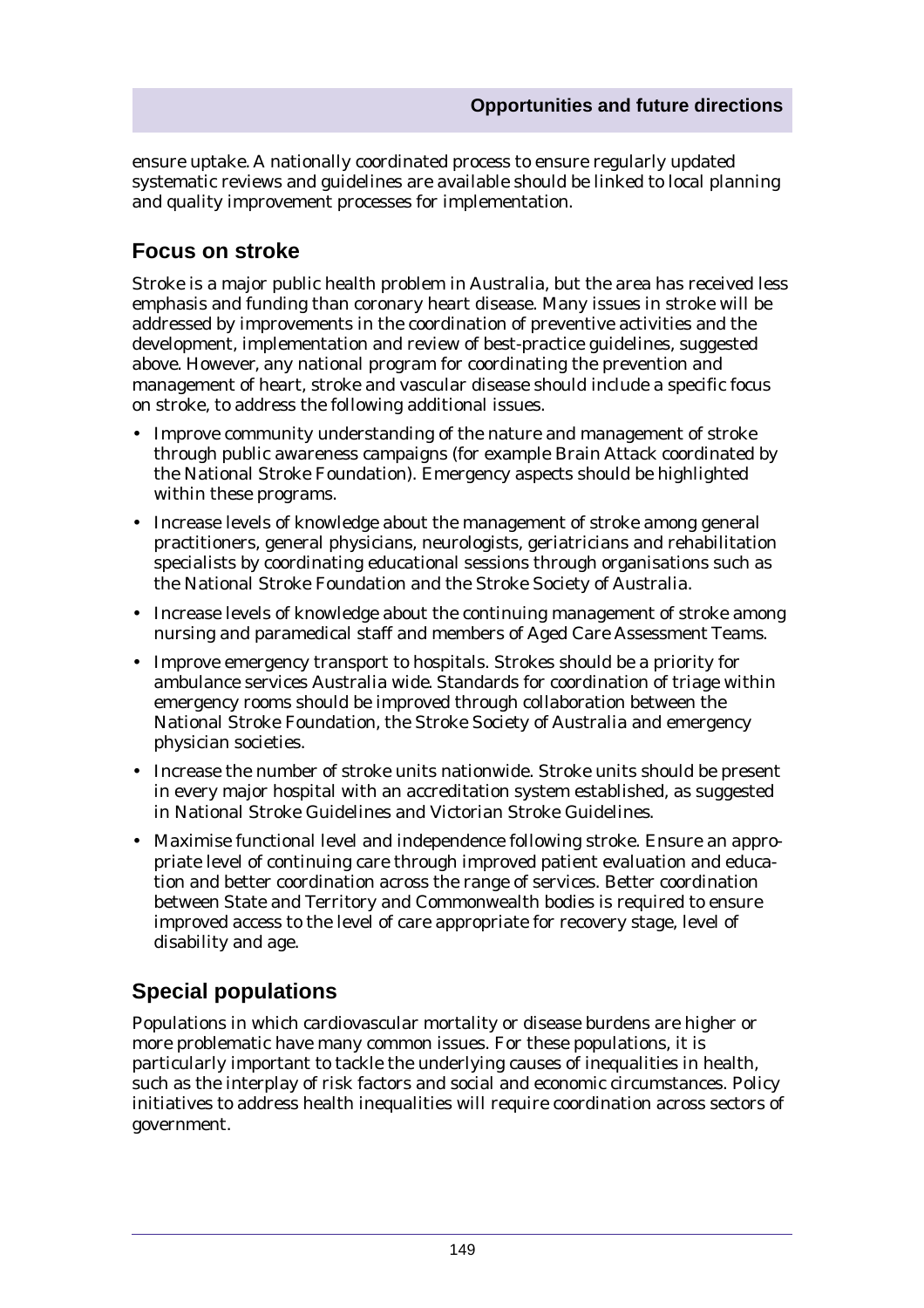## **Opportunities and future directions**

## **Indigenous Australians**

As described earlier, the cardiovascular health of Indigenous Australians is much worse than that of non-Indigenous Australians.

Current efforts may be insufficient to allow a real prospect of achieving the nationally agreed 10-year target of a 50 per cent reduction in mortality from coronary heart disease in Indigenous populations or of achieving the related targets for risk factors.

There should be a strategic and coordinated approach to the development and implementation of prevention programs and primary health care in Indigenous populations. This should be a priority for funding and attention.

A set of minimum essential services for heart, stroke and vascular disease, as part of a wider set of services for chronic diseases, needs to be developed to support the activities of health service providers.

#### **Funding**

Governments developing funding for programs for the control of heart, stroke and vascular disease in Indigenous populations should consider all health financing arrangements to ensure a secure long-term approach. The Commonwealth should continue exploring possible mechanisms through:

- current OATSIH work with the National Aboriginal Community Controlled Health Organisation, and State and Territory health departments on an inventory of current programs, expenditure on these programs and future financial requirements. This should include primary health care and primary prevention;
- the findings of the joint Health Financing Working Group in its evaluation of options for improving access to Commonwealth health program funding for Indigenous people and its consideration of ways to overcome the barriers faced by this group in accessing the MBS and PBS; and
- investigation of cost-shared Commonwealth/State funding under Medicare for national Indigenous cardiovascular control initiatives becoming part of a wider set of programs for addressing health and social issues for Indigenous people.

#### **Workforce**

Formal programs should be further developed to strengthen the capacity of Indigenous providers and rural health workers, particularly in the field of public health. Incentive programs currently available for general practitioners should be extended to all health professionals working in remote Indigenous communities.

#### **Service delivery**

Barriers and access to services (cultural and geographical) need to be further identified and addressed. Mainstream health services should offer culturally appropriate health services.

Decentralised management and service delivery models should be supported and introduced. The fundamental principle of community control in health service delivery should be supported.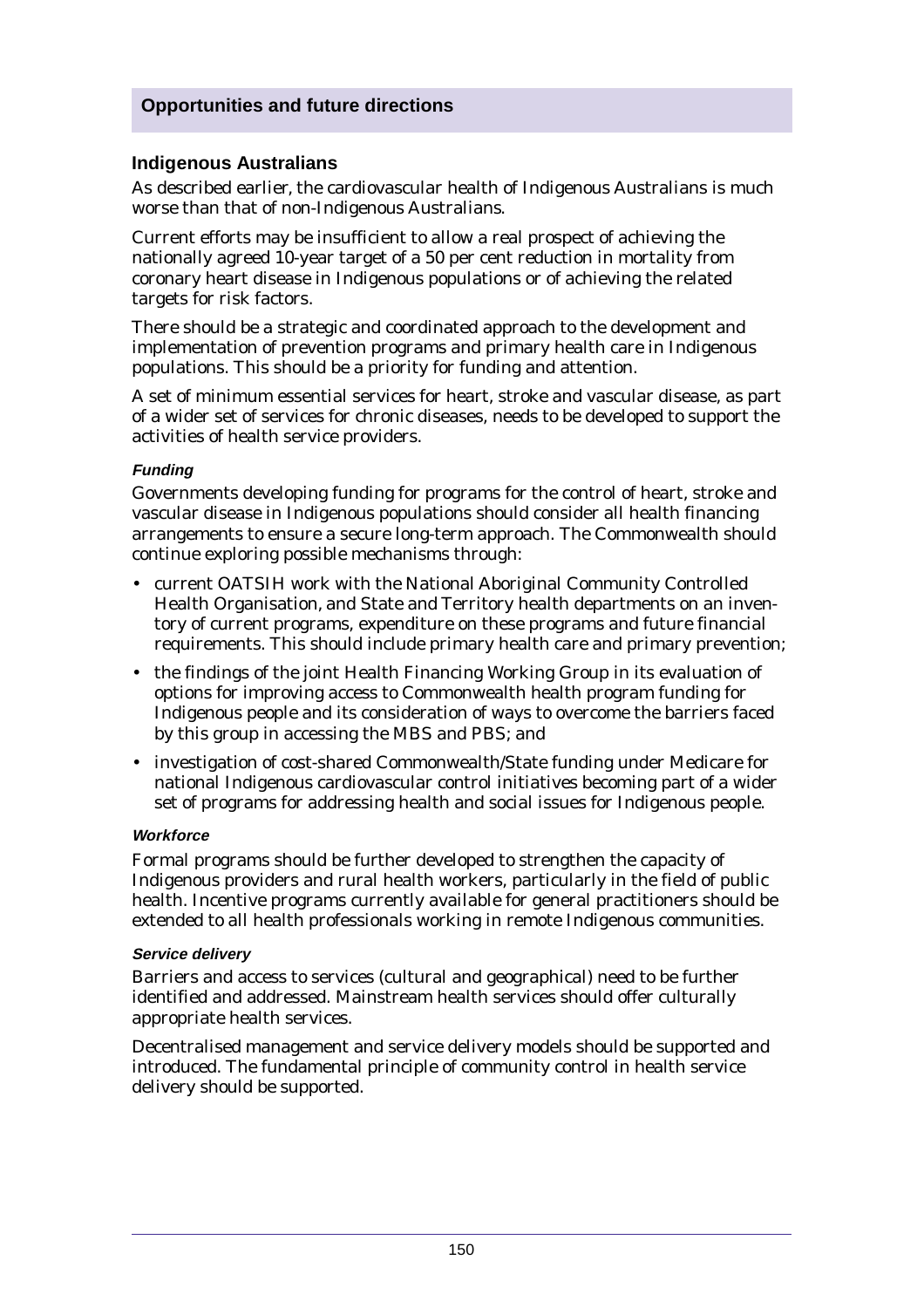#### **Rheumatic heart disease**

With funding from the Commonwealth, a coordinated rheumatic heart disease control program should be expanded into all affected regions within two years, based on an evaluation of the Northern Territory program as a possible template and further knowledge of the epidemiology of acute rheumatic fever and rheumatic heart disease in Indigenous Australians.

## **Remote populations**

Many of the specific strategies for Indigenous populations (above) will also improve infrastructure and programs for remote populations. It should be noted however, that the Commonwealth and States and Territories are currently developing a framework document, titled *Healthy Horizons*, which will replace both the National Rural Health Strategy 1994 and the update document to the 1996 Strategy.

The current draft of *Healthy Horizons* identifies as one of its priority goals the improvement of 'highest health priorities first'. By using *Healthy Horizons* as a broad framework, it is recommended that State and Territory Governments and communities consider specific strategies related to improving cardiovascular health in rural and remote areas such as:

- ensuring that a consistent supply of affordable fresh fruit and vegetables is available. This may involve means of reducing transport costs, subsidies, grants for upgrade of storage facilities and support for production of locally grown produce;
- increasing the emphasis on anti-smoking programs, especially the prevention of uptake among youth;
- developing strategies for nursing, allied health and Aboriginal health workers that are equivalent to the General Practice Incentives Program, which aim towards a competent and continuous remote health workforce through financial support in relocation, accommodation, and retention strategies such as continuing education programs (or financial support) and locum services;
- developing and implementing basic standards of essential primary health care services including clinical and public health components;
- upgrading the community service obligations of telecommunications service providers to include data transfer facilities such as facsimile, email and Internet to remote populations; and
- ensuring that new information systems are based on those that already exist, and include standard treatment protocols for opportunistic screening, recall and review.

The Commonwealth Government, through OATSIH and the Rural Health program area, should ensure that there is collaboration and cohesion between the various Aboriginal Health and Primary Health Care services being developed.

## **Socio-economically disadvantaged populations**

A key aim of public policy in the next millennium must be to design cross-sectoral interventions that improve the health of the socio-economically disadvantaged and reduce the social inequalities in health status.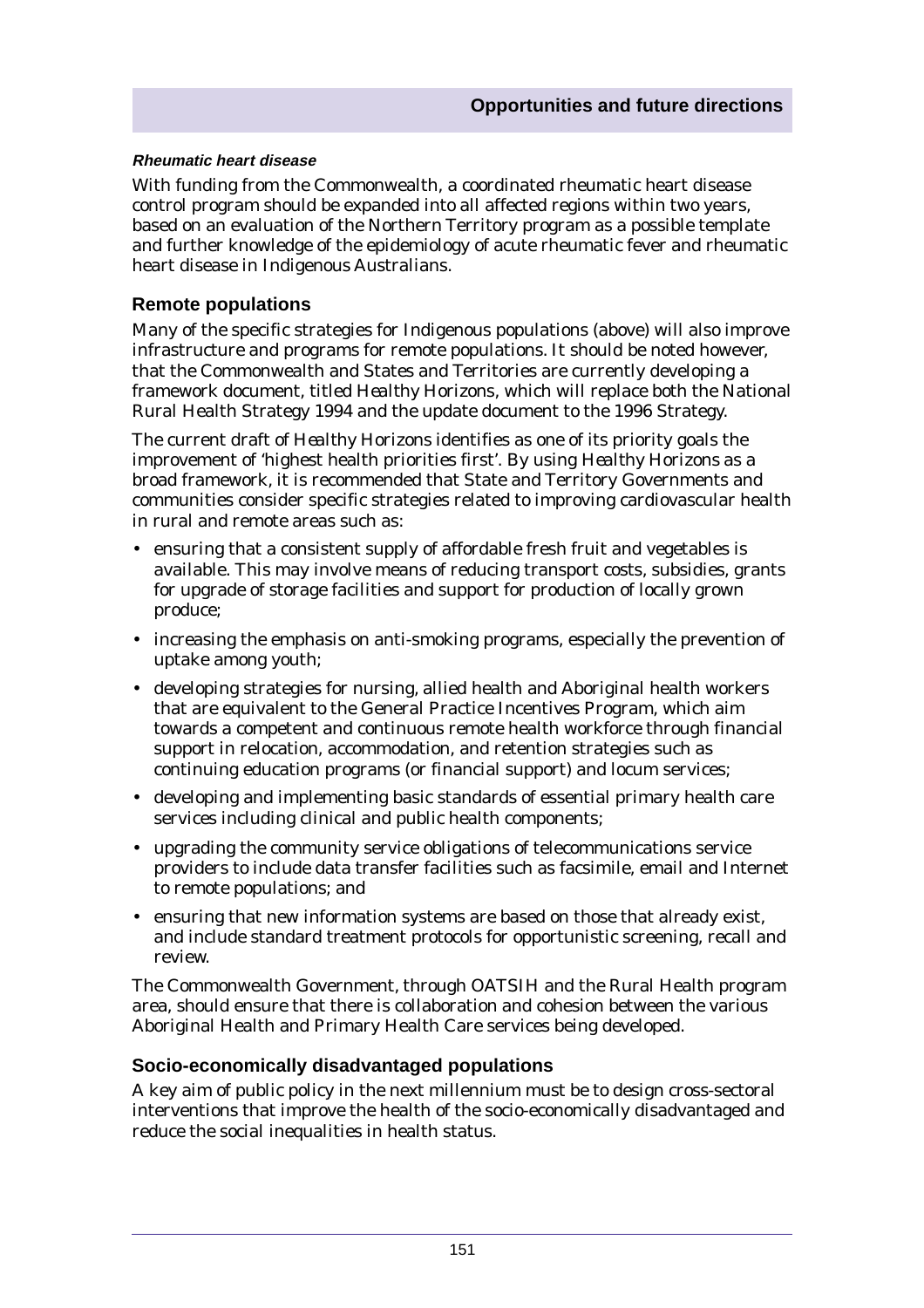## **Opportunities and future directions**

The Commonwealth-funded National Collaboration on Health and Socio-economic Status is looking at the evidence and implications for policy and practice of the relationship between health and personal and social control, and the importance of social networks in health creation.

Policy initiatives are needed that:

- improve living and working conditions; and
- influence people's health-related attitudes and behaviours, through sensitive interventions that combine education and support with action at other policy levels, and facilitate access to health and social services according to need.

A strategic approach should include:

- research to investigate variations in cardiovascular health across populations that are not explained fully by known risk factors or advances in treatment;
- establishing new partnerships to encourage community development in public health interventions eg with communities, voluntary organisations and employers; and
- development of new indicators for monitoring risk conditions.

# **Monitoring and information management**

The National Centre for Monitoring Cardiovascular Disease is developing an integrated information system that will cover major aspects of prevention, treatment, management and mortality for individual heart, stroke and vascular conditions, as well as monitoring differences between population groups. It has already established a comprehensive mortality surveillance system and produced a baseline report on the medical care of heart, stroke and vascular disease in Australia. Major gaps and deficiencies in data for monitoring heart, stroke and vascular disease are being addressed and the Centre has initiated the development of national data standards for risk factors. The Centre plans to meet demand for up-to-date information on heart, stroke and vascular disease through a regular bulletin and Internet access to data.

There is an urgent need for a national risk factor prevalence survey which includes taking blood samples from participants, and which collects information relevant to all NHPAs. There has been no such 'blood survey' since the last conducted by the National Heart Foundation in 1989. Thus, there is no way of knowing trends in such important determinants of heart, stroke and vascular disease as blood cholesterol. It is important that sufficient funds be allocated to complete this essential component of the national monitoring system as soon as possible.

It is also recommended that the national cardiovascular monitoring system gives special attention to monitoring cardiovascular conditions other than coronary heart disease, such as stroke, heart failure, peripheral vascular disease, angina and related coronary syndromes.

Other methods of information management should include linkage of patientrelated medical data, and the use of technology to promote the uptake of accurate and current clinical guidelines.